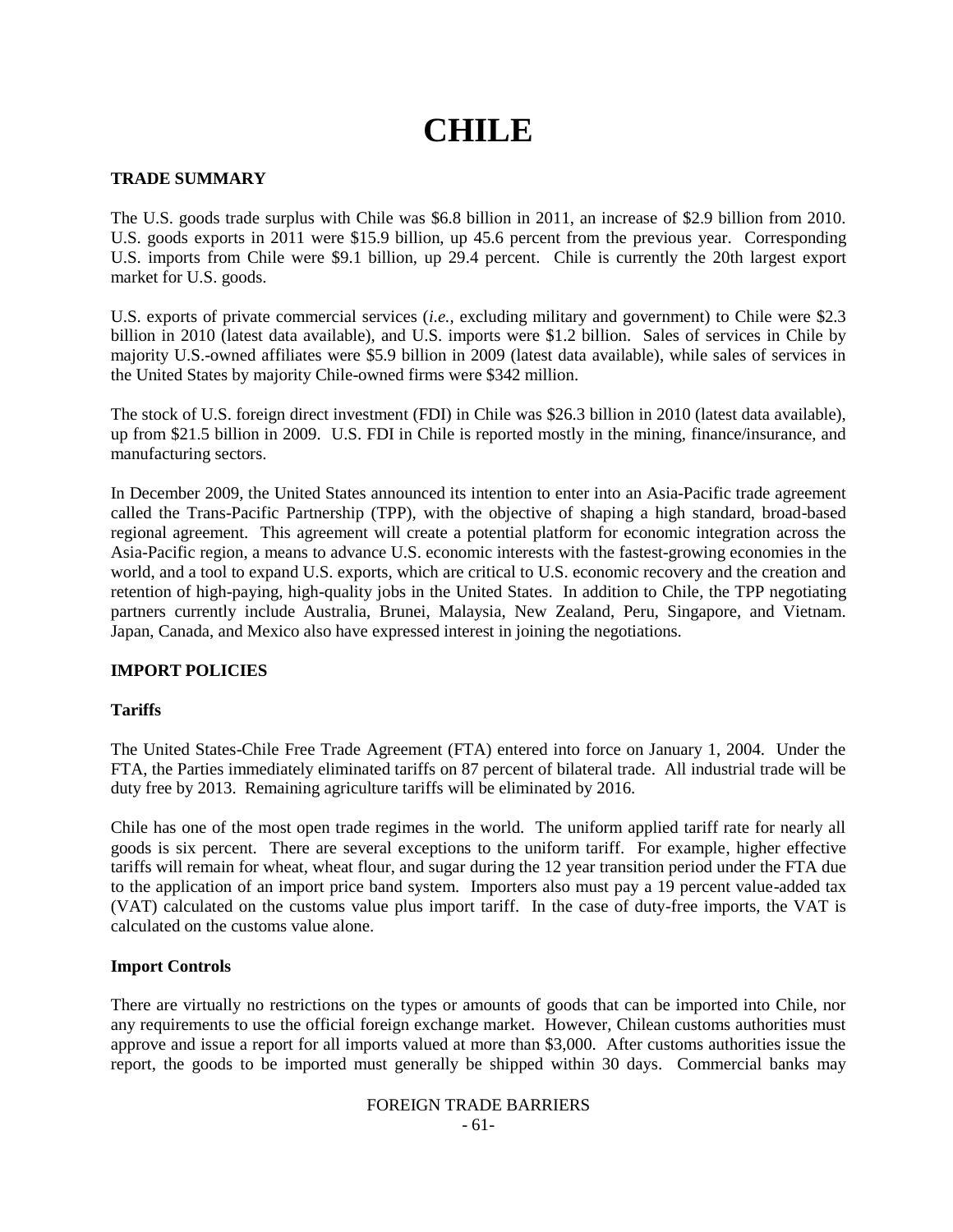authorize imports of less than \$3,000. Importers and exporters must also report their import and export transactions to the Central Bank. Commercial banks may sell foreign currency to any importer to cover the price of the imported goods and related expenses as well as to pay interest and other financing expenses that are authorized in the import report.

Chile prohibits the importation of used vehicles, used motorcycles, and used retreaded tires (with the exception of wheel-mounted tires). Some used items originating from a country without an FTA with Chile are subject to an additional importation charge of three percent over the CIF (cost, insurance, and freight). This additional charge can be eliminated or reduced, depending on the product, if the used item is imported from a third country that has an FTA with Chile. However, if the used item is imported from a country that does not have an FTA with Chile, even if the importing company is from a country with whom Chile has an FTA, they will be subject to the additional charge of three percent over the CIF.

## **Nontariff Barriers**

Chile maintains a complex price band system for wheat, wheat flour, and sugar that, under the FTA, will be phased out by 2016 for imports from the United States. Mixtures containing more than 65 percent sugar (*e.g.*, high fructose corn syrup) content are subject to the sugar price band system. The price band system was created in 1985 and is intended to guarantee a minimum and maximum import price for the covered commodities. When certain CIF prices (as calculated by Chilean authorities) fall below the set minimum price, a special tax is added to the tariff rate to raise the price to the minimum price. The government sets a minimum import price that is normally higher than both international and Chilean domestic prices. Beginning in 2008, the minimum price has been adjusted downward by two percent per year on U.S. imports; in 2014 Chile's President will evaluate whether to continue the price band system or eliminate it prior to 2016 as required under the FTA.

Companies are required to contract the services of a customs agent when importing or exporting goods valued at over \$1,000 free on board (FOB). The customs agent is the link between the exporter or importer and the National Customs Service and is responsible for facilitating foreign trade operations and acting as the official representative of the exporter or importer in the country.

Customs agents" fees are not standardized. Companies established in any of the Chilean duty-free zones are exempt from the obligation to use a customs agent when importing or exporting goods.

# **EXPORT POLICIES**

Chile currently provides a simplified duty drawback program for nontraditional exports. The program reimburses a firm up to three percent of the value of the exported good, if 50 percent of that good consists of imported raw materials. Exported goods produced with imported capital equipment must have a minimum CIF value of \$3,813 in order to be eligible for duty drawback. The net value of the invoice is used if the capital equipment in question is also manufactured domestically. Exported goods produced with imported capital equipment must have a minimum CIF value of \$3,813 in order to be eligible for duty drawback. Another export promotion measure lets all exporters defer import duties for up to seven years on imported capital equipment or receive an equivalent government subsidy for domestically produced capital goods.

In accordance with its commitments under the FTA, Chile is eliminating, over a transition period, the use of duty drawback and duty deferral for imports that are incorporated into any goods exported to the United